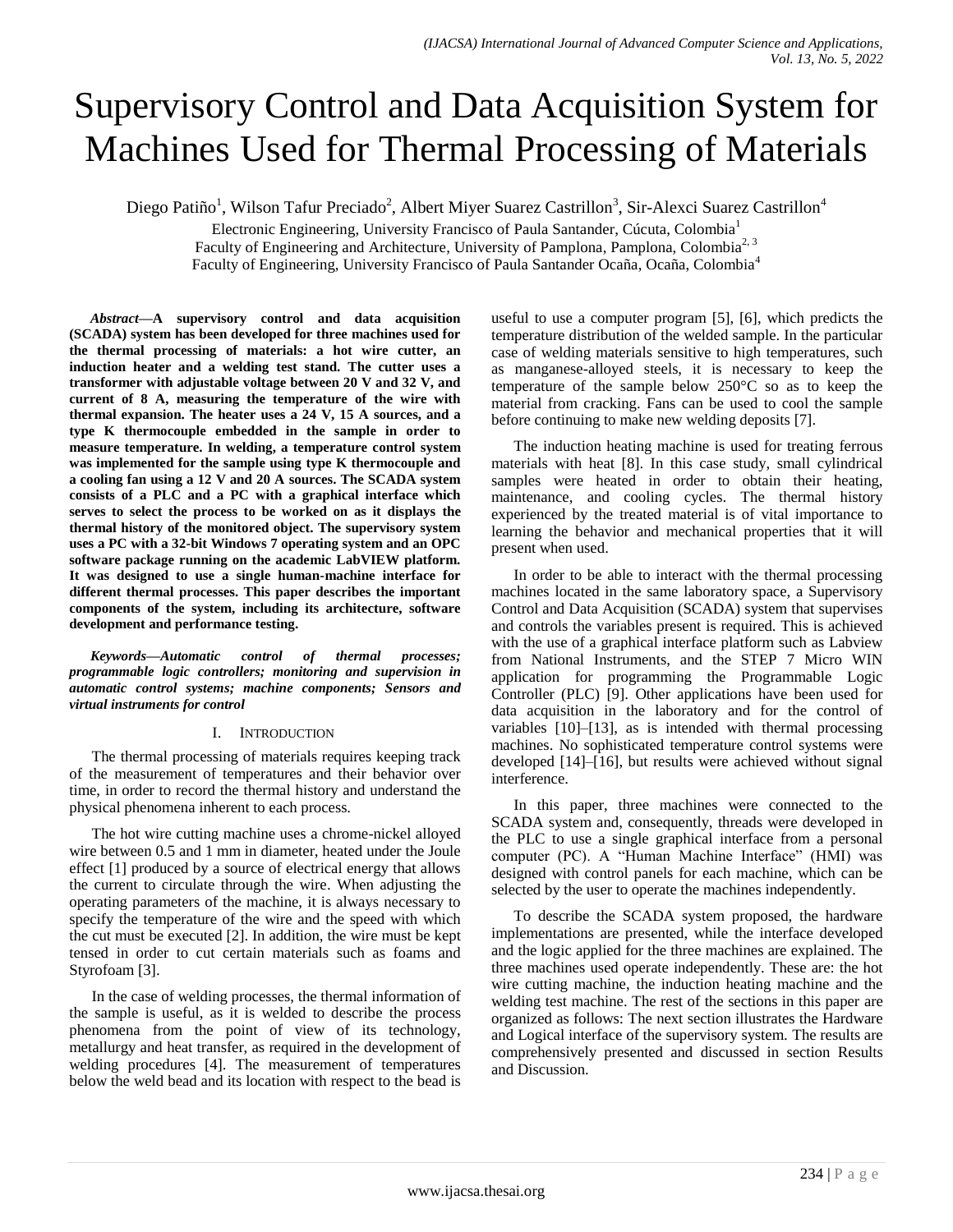## II. METHODOLOGY

To describe the SCADA system proposed, the hardware implementations are presented, while the interface developed and the logic applied for the three machines are explained. The three machines used operate independently. These are: the hot wire cutting machine, the induction heating machine and the welding test machine.

## *A. Hardware for the Supervisory System*

The system architecture is made up of an HMI interface in charge of supervising the thermal variables of the materials treated and inserting the initial parameters for its execution and a PLC connected to each machine. The PLC is an S7-200 from Amsamotion that has 14 digital inputs and ten digital outputs.

In the cutting machine, PLC controls the movement of the motor and regulates the voltage of the wire, taking the readings of the current and expansion of the wire (Fig. 1). This information is sent to the HMI interface so that the operator can see the thermal behavior of the machine.

The PLC can only apply ON/OFF logic to control the coil in the induction heating machine since it works with a fixed voltage of 24 V (Fig. 2). This machine's interface only shows the temperature of the sample throughout its thermal cycle, that is, the temperature and the time it takes to reach its maximum point and the time it takes to reach ambient temperature.

In the welding machine, the preheating temperature and the temperature at the welding point are monitored (Fig. 3). The functions of the interface for this machine is to set the desired preheat temperature and display the data from the two temperature sensors. This is achieved through two thermocouples connected from the PLC. Additionally, a fan used to cool the sample is directly connected.



Fig. 1. Structure of the SCADA System on the Hot Wire Cutting Machine.



Fig. 2. Structure of the SCADA System in the Induction Heating Machine.



Fig. 3. Structure of the SCADA System in the Welding Machine.

Because the machines are linked to the same PLC, a bar with eight switches was implemented to connect the five sensors (Fig. 4).

It is thus possible to use all five sensors with only two analog inputs. However, only one machine's sensors can be used at a time.

For the operation of the Brushless motor, it was necessary to add a controller that allows manipulating the direction of the motor's rotation and varying the speed. Likewise, to determine the motor's position, Hall Effect sensors were connected to the input pins of the PLC to determine the exact position of the motor's rotor.

For the hot wire cutting machine, a linear expansion sensor and a current sensor are connected to the PLC, manipulated by means of pulse width modulation (PWM). Likewise, the Q0.2 output is connected to an electrical circuit that allows the average voltage flowing through the wire to vary.

Induction heating is commanded by pin Q0.4, which turns the coil on and off. In addition, a type K thermocouple connected to pins 5 and 6 of the switch bar is used, which is in turn connected to the analog input +A of the PLC [17].



Fig. 4. Structure of the SCADA System in the Induction Heating Machine.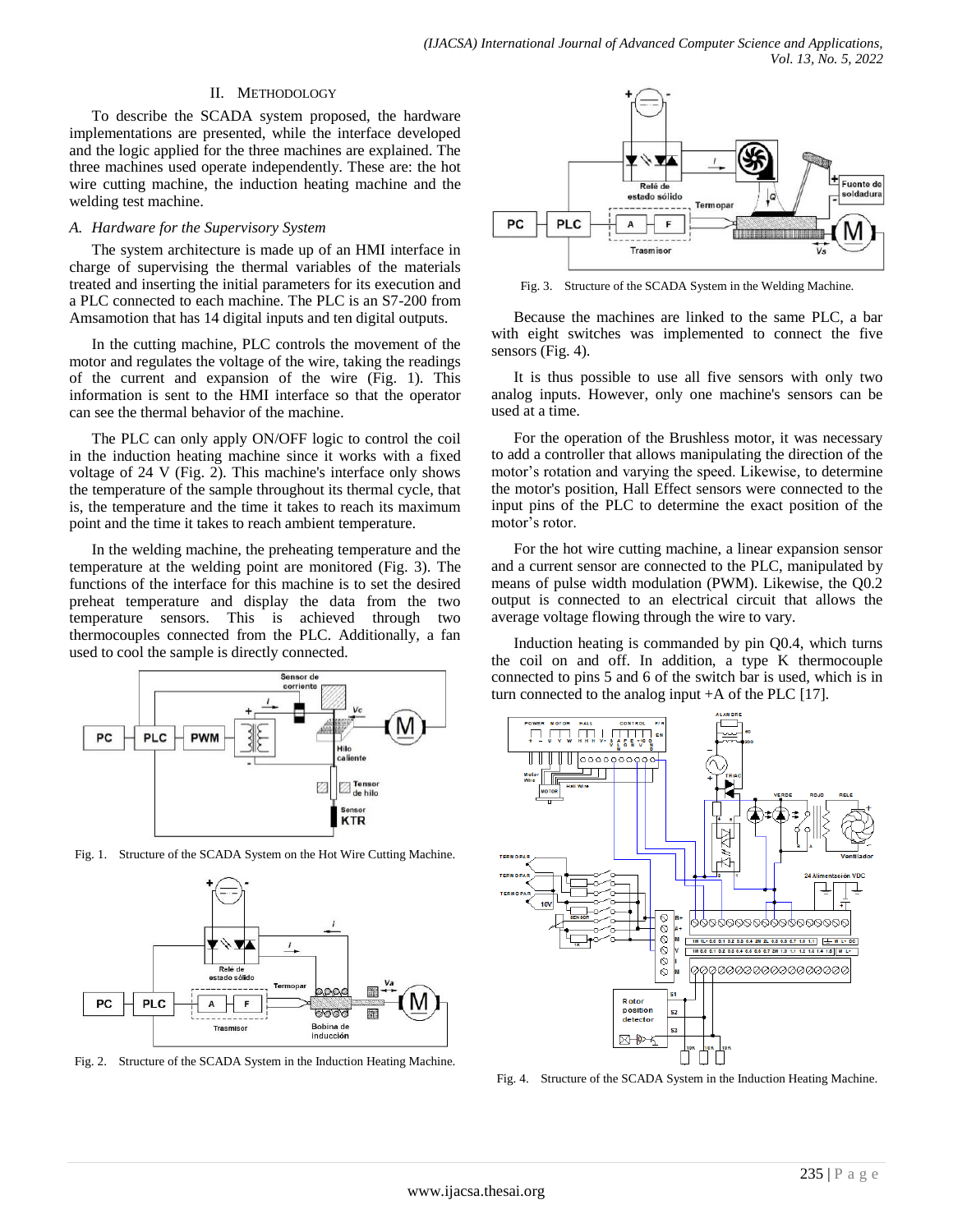Finally, the pins used for controlling and monitoring the welding machine are Q0.6 and Q0.7, indicating the welding application or the halt of the process. Likewise, pin Q0.8 is responsible for activating or deactivating the fan.

# *B. Logical Interface of the Supervisory System*

For the development of the HMI interface, the LabVIEW computational tool is used. Four virtual instruments (VIs) were implemented: one main instrument (Fig. 5) and three additional ones.

The interface of the hot wire cutting machine (Fig. 6) specifies the configuration of the wire according to its type and dimensions, the maximum current values, temperature, and expansion, in addition to the length of the wire and its electrical resistance. Next, the operating parameters are regulated, namely the voltage of the source and the cutting speed.

A graph is displayed for the current flowing through the wire and another for the temperature measured through the thermal expansion of the wire.

In the interface of the induction heating machine (Fig. 7), the preheat temperature of the workpiece is set. Initially, the sample is heated until it stabilizes at an initial temperature. A ramp then raises the temperature from the initial to the final temperature. In addition, the conditions of the sample are specified, namely initial temperature, length and speed of advance to indicate movement in one direction, in the opposite direction or in alternating direction.



Fig. 5. Main Interface.



Fig. 6. Hot Wire Cutting Machine Interface.



Fig. 7. Induction Heating Machine Interface.

The temperature that the sample finally reaches is graphically represented to observe the thermal history of the material.

For the interface of the welding testing machine (Fig. 8), the expected preheating and maximum temperatures must be entered, as well as the welding speed for the movement of the sample with respect to the electrode both in forward or reverse directions.

The two thermocouples installed in the sample measure the temperatures below the welding bead and their temperature. These are displayed graphically on the screen and the data is processed for analysis of thermal cycles in welding.

Regarding the software, in addition to the VIs for the interfaces, an automation was designed in the control algorithm for the PLC with the functionalities of the three machines. The PLC programming language used was Ladder, along with the LabVIEW "Object Linking and Embedding for Process Control" (OPC) module for communication between PC, PLC and sensors.



Fig. 8. Weld Testing Machine Interface.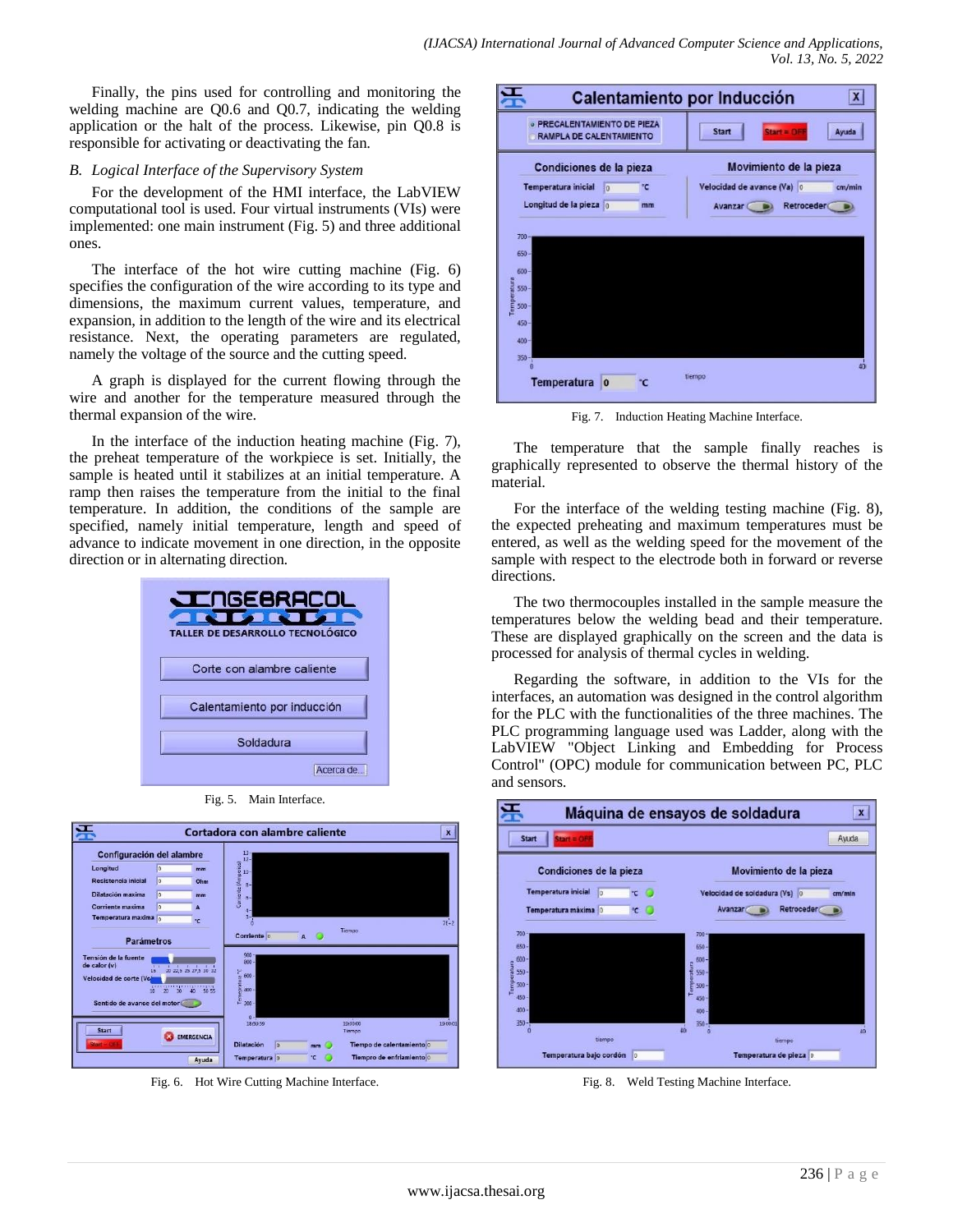

Fig. 9. Flow Chart for Hot Wire Cutting Machine.

The logic of the hot wire cutting machine (Fig. 9) consists of checking the coherence of the entered values, checking the allowed current and the expansion, and finally deactivates the motor and the transformer.

The operating logic for the induction thermal processing machine (Fig. 10) verifies the preheating of the sample and on the other hand the parameters, so as to visualize the temperature ramp with respect to time.



Fig. 10. Flow Chart of Induction Heating Machine.



Fig. 11. Flow Chart of the Welding Testing Machine.

The logical process required to work the welding machine (Fig. 11) begins by specifying the preheating temperature of the sample to be welded, delimiting the allowed range. If the temperature is below the range, a red light will go on, indicating that welding cannot start. If the temperature is above the allowed range, it means that the welding must stop and a fan must be activated to cool the welded sample.

## III. RESULT AND DISCUSSION

Based on the mechanical design of the machines and the manufacture and installation of components previously carried out by the company Ingeniería Brasilero Colombiana SAS, the automation of the thermal processes was carried out using the SCADA system. First, a transformer with variable voltage between 18 V to 30 V of alternating current (AC) was designed and installed, controlled from the PLC by means of an Optotriac used as an interface between the controller and the power Triac of the transformer, in order to vary the voltages. The maximum amperage reached was 9A. Fig. 12 shows the implementation of the hot wire cutting machine.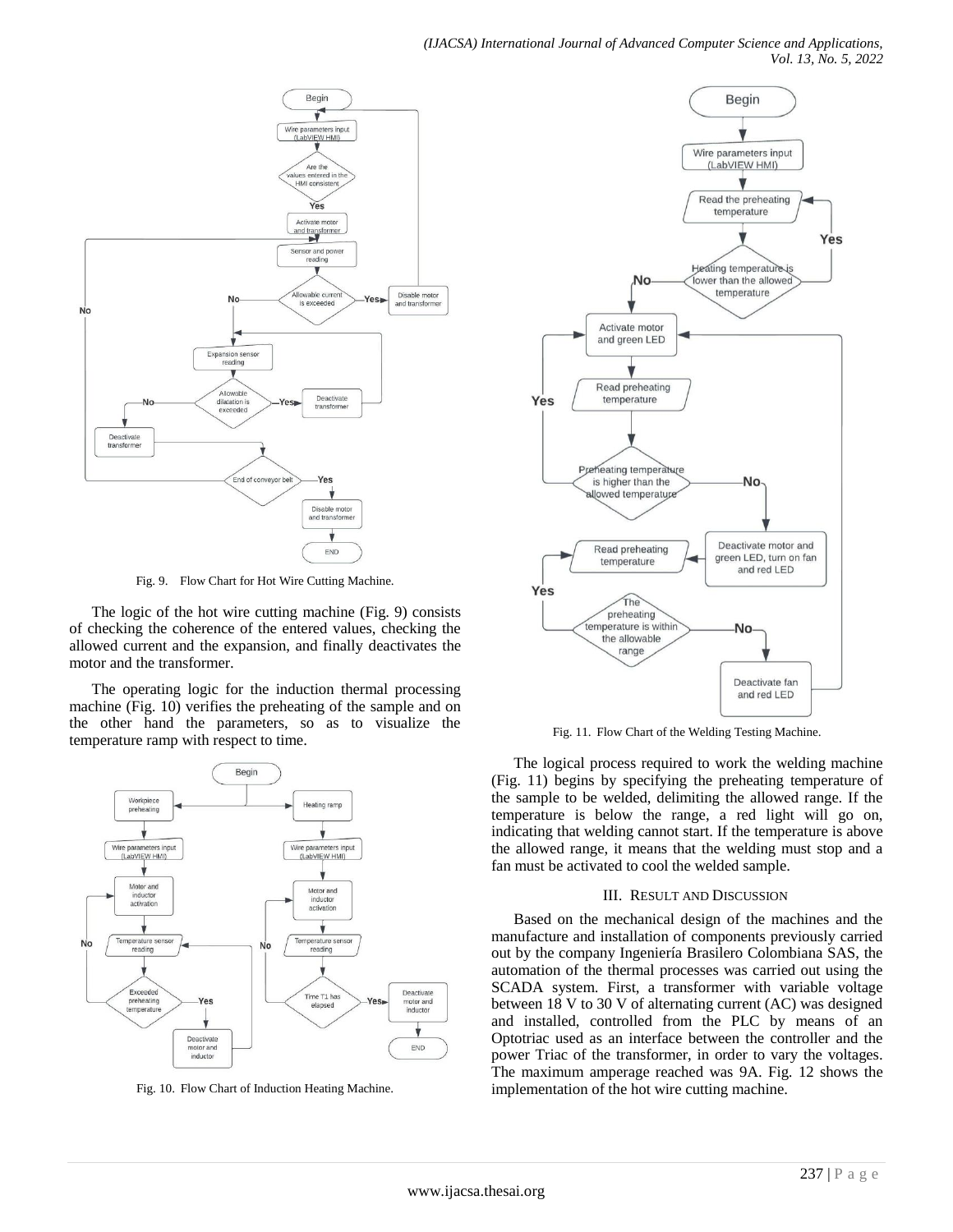

Fig. 12. Implementation of the Hot Wire Cutting Machine.

Then, a KTR-type displacement sensor was implemented. Since it is welded to the counterweight that tenses the wire, it manages to measure the linear expansion caused by its heating. This sensor measures from 0 cm to 2.5 cm, and has a maximum error of 0.02 mm. Measuring the linear thermal expansion of the wire when heated allowed making an indirect measurement of temperature using (1).

$$
T_f = T_0 + (L_f - L_0) / \alpha L_0 \tag{1}
$$

Where,  $L_f$  and  $L_o$  are the final and initial lengths of the wire;  $T_f$  and  $T_o$  are the final and initial temperatures of the wire; and  $\alpha$  is the coefficient of thermal expansion obtained from the wire manufacturer.

In addition to those with variable voltage, tests were carried out using a transformer with a fixed voltage of 20 V. This was done to determine the reliability of the SCADA system function and to compare its accuracy. In this way, it was possible to determine the feasibility of using PWM to manipulate the output and obtain different voltages to heat the wire. Table I shows the comparison between the two voltage sources. A wire with a diameter of 0.7 mm was used for this, varying between three different lengths (800 mm, 900 mm and 1000 mm), as shown. To obtain an acceptable margin of error, three iterations were performed for each length value, with a total of 9 samples for each source.

TABLE I. HOT WIRE TESTS

|             | Variable source       |      | Fixed source          |      |
|-------------|-----------------------|------|-----------------------|------|
| Length (mm) | $T_{\text{max}}$ (°C) | I(A) | $T_{\text{max}}$ (°C) | I(A) |
| 800         | 788                   | 8.7  | 779                   | 8.6  |
| 800         | 791                   | 8.7  | 780                   | 8.6  |
| 800         | 790                   | 8.7  | 784                   | 8.6  |
| 900         | 651                   | 8.2  | 642                   | 8.15 |
| 900         | 654                   | 8.2  | 640                   | 8.15 |
| 900         | 649                   | 8.2  | 640                   | 8.15 |
| 1000        | 583                   | 8    | 576                   | 8    |
| 1000        | 585                   | 8    | 578                   | 8    |
| 1000        | 580                   | 8    | 576                   | 8    |

When comparing the temperatures measured with each source, a maximum error of 5 °C can be seen. With this error in mind, the use of the sensor can be considered as a good alternative to measure the temperature indirectly in the wire. It is also possible to validate that the results obtained with variable tension are consistent with those obtained with fixed tension.

In the tests with the induction heating machine, an Adeeing Flyback heating plate of 1000 W and 20 A was used for low voltage induction ZVS between 12 V and 48 V. The power supply is carried out with a 24V DC switched source with 15A DC current. The steel sample to be heated must dimensionally comply with a 1/3 ratio between diameter and length [18] for effective induction in thermal processing. Thus, the sample was 15 mm in diameter and 45 mm in length. Simulation tools can also be used to determine the parameters of the induction coil [19]. Fig. 13 shows how the test body reached the bright cherry red required to treat steel with heat. The temperature in these conditions must exceed 700°C up to a maximum of 1100°C. The measurement made with the thermocouple verified that the temperature reached in the process exceeded 700°C. The design of the coil was beneficial for this positive result: it was made of 6 mm diameter copper tubing, obtaining a 7-turn cylindrical shape with an internal diameter of 35 mm and a height of 50 mm. In another phase, the programming of a heating ramp from an initial temperature to a final temperature was tested. This was done by configuring the ignition time of the coil with an ON/OFF control commanded from LabVIEW.

In order to determine the best location of the thermocouple tip with respect to the center of the coil, four tests were performed at distances of 0, 5, 10 and 15 mm.

The thermocouple placed in the middle of the inductor presents a high interference (green line in Fig. 14) due to the magnetic field generated by the coil. When the thermocouple is withdrawn 15 mm, the interference disappears (blue line in Fig. 14). This was confirmed by previous experiments [20].

Finally, the implementation in the welding testing machine was carried out. In it, a car powered by a Brushless motor, previously used in the cutting machine, a press was adapted to hold the sample to be welded. Two K-type thermocouples were inserted into a steel plate to monitor temperatures. For each thermocouple, a transmitter that amplifies and filters the temperature signal to take it to the PLC was used. From the HMI interface, the motor was activated to move along the car with the sample at the welding speed when the electric arc was ignited (Fig. 15).



Fig. 13. Induction Heating Test.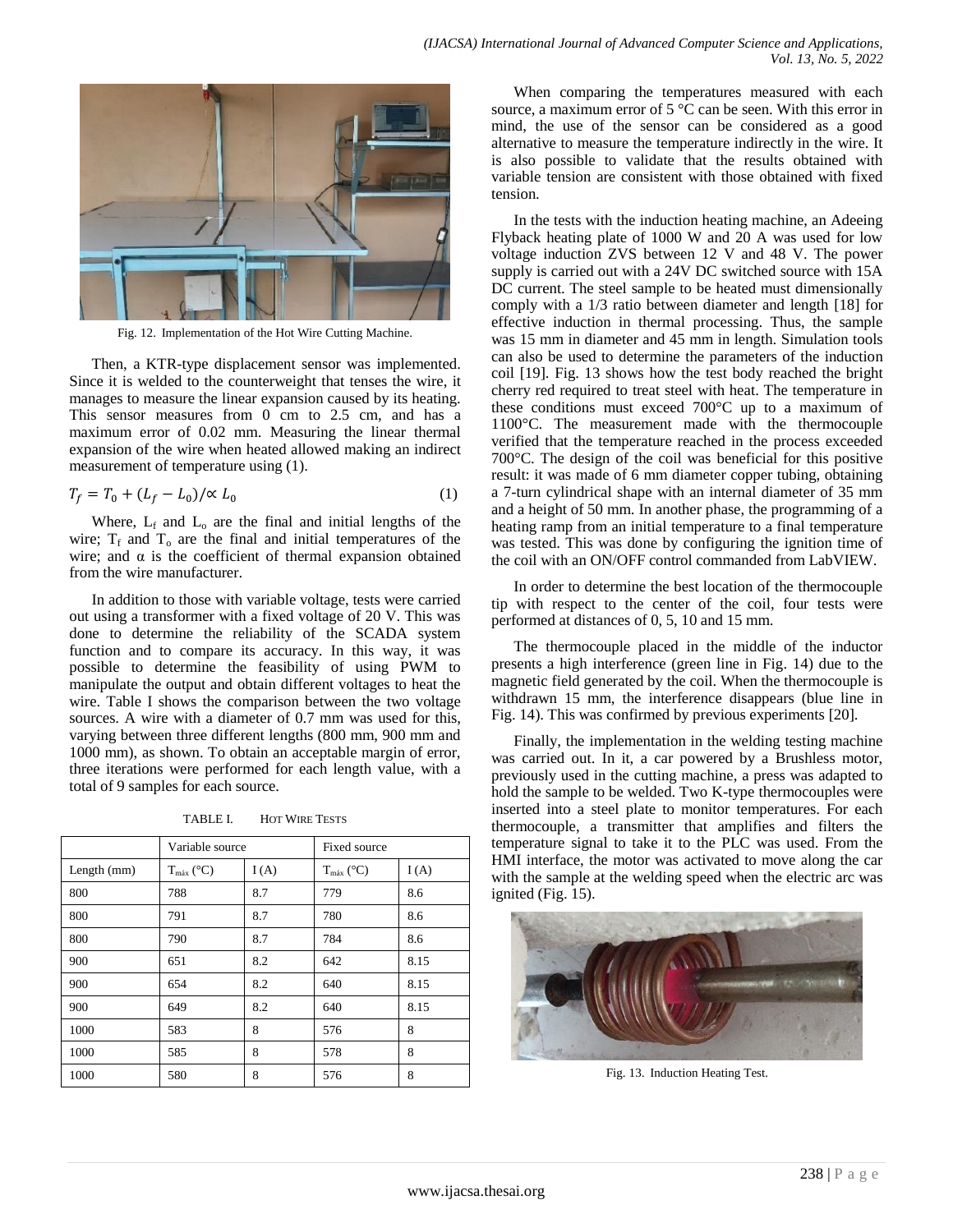







Fig. 15. Implementation in the Welding Testing Machine.

Two lights (one red and one green) are placed on the machine to indicate when the temperature to start welding is reached, which turns on the green light. The red pilot lights up when the sample reaches the maximum temperature previously specified on the HMI. When this happens, a fan that accelerates the cooling of the sample is activated to continue the welding operations.

Additionally, a 12 V and 20 A switching power supply was used to start the fan. The location of the thermocouple tip with respect to the heat source (the electric arc) is also important in order to avoid interference in the signal due to the magnetic field of the welding current, as happens when the thermocouple is moved between 5 and 10 mm away (Fig. 16). A way to measure the temperature in welded plates is thus indicated in comparison with modern techniques [21] and analytical methods [22].



Fig. 16. Temperature at Different Distances from the Weld Bead.

## IV. CONCLUSION

In the hot wire cutting machine, the electronic circuit composed of Triac and with the help of the PWM signals generated by the PLC maintains coherence with the linearity of only a maximum error of 1.4%, which allows smooth variations in the voltage, continuously and safely.

In the induction heating machine, it is possible to bring the steel to the temperature necessary for the quenching heat treatment. It is also possible to locate the thermocouple inside the sample, eliminating interference in the signal with a delay of no more than 40 seconds, which could be reduced by increasing the power of the inductor.

In welding, it is important to regulate the advancement speeds of the cord, as well as the measurement of the thermal cycles experienced in the welded area, which was fully accomplished thanks to the implemented automation. To correctly locate a thermocouple on the welded plate, it must be drilled so that when inserting the thermocouple it is spaced between 5 and 10 mm from the center of the weld bead. An online application should be developed to allow remote management outside the laboratory in future work.

## ACKNOWLEDGMENT

We thank the company Ingeniería Brasilero Colombiana SAS for facilitating the laboratory testing infrastructure as well as the thermal processing machines which allowed carrying out this project. We also express our appreciation towards the Francisco de Paula Santander University and the University of Pamplona for their professional and technical support.

#### **REFERENCES**

- [1] W. Ma, S. Shi, y X. Zhang, «Three-wire method to characterize the thermoelectric properties of one-dimensional materials», J. Vac. Sci. Technol. B Nanotechnol. Microelectron. Mater. Process. Meas. Phenom., vol. 36, p. 022903, mar. 2018, doi: 10.1116/1.5022118.
- [2] D. G. Ahn, S. H. Lee, y D. Y. Yang, «Investigation into development of progressive-type variable lamination manufacturing using expandable polystyrene foam and its apparatus», Proc. Inst. Mech. Eng. Part B J. Eng. Manuf., vol. 216, n.o 9, pp. 1239-1252, sep. 2002, doi: 10.1243/095440502760291790.
- [3] H. L. Brooks y D. R. Aitchison, «Force feedback temperature control for hot-tool plastic foam cutting», Proc. Inst. Mech. Eng. Part B J. Eng. Manuf., vol. 224, n.o 5, pp. 709-719, may 2010, doi: 10.1243/09544054JEM1717.
- [4] A. L. Voigt, T. V. da Cunha, y C. E. Niño, «Conception, implementation and evaluation of induction wire heating system applied to hot wire GTAW (IHW-GTAW)», J. Mater. Process. Technol., vol. 281, p. 116615, jul. 2020, doi: 10.1016/j.jmatprotec.2020.116615.
- [5] Q. Chen, F. Fei, S. Yu, C. Liu, J. Tang, y X. Yang, «Numerical Simulation of Temperature Field and Residual Stresses in Stainless Steel T-Joint», Trans. Indian Inst. Met., vol. 73, n.o 3, pp. 751-761, mar. 2020, doi: 10.1007/s12666-020-01890-3.
- [6] M. Perić, I. Garašić, Z. Tonković, T. Vuherer, S. Nižetić, y H. Dedić-Jandrek, «Numerical prediction and experimental validation of temperature and residual stress distributions in buried-arc welded thick plates», Int. J. Energy Res., vol. 43, n.o 8, pp. 3590-3600, 2019, doi: 10.1002/er.4506.
- [7] M. F. Ferreira, Â. V. dos Reis, y A. L. T. Machado, «Utilização de revestimento soldado para o aumento da vida útil de sulcadores em semeadoras adubadoras», Rev. Bras. Eng. E Sustentabilidade, vol. 2, n.o 2, Art. n.o 2, dic. 2016, doi: 10.15210/rbes.v2i2.8429.
- [8] F. Mühl, J. Jarms, D. Kaiser, S. Dietrich, y V. Schulze, «Tailored bainitic-martensitic microstructures by means of inductive surface